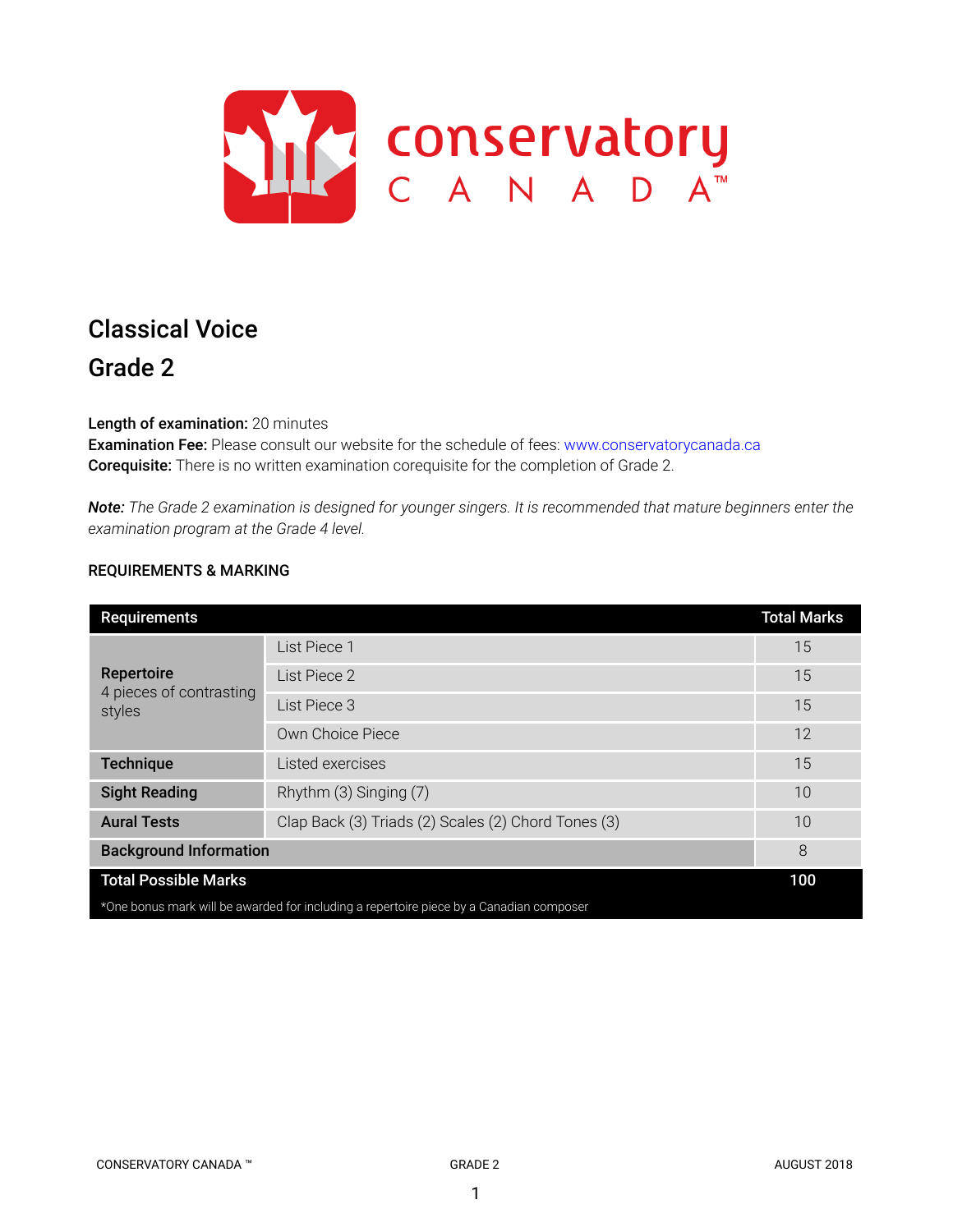# **REPERTOIRE**

- Candidates must be prepared to sing four pieces varying in key, tempo, mood, and subject, with at least three different composers being represented to receive full marks:
	- *Three* pieces from the repertoire list
	- *One* Own Choice piece:
		- This piece may be chosen from the repertoire list (Classical or Contemporary Idioms) or may be a free choice (not chosen from the repertoire list).
		- Free choice pieces do not require approval.
		- Must be at or above the Grade 2 level (can be more than one level above).
		- This piece must be suitable for the candidate's voice and age.
		- Vocal duets are acceptable, provided the candidate's part is equivalent in difficulty to Grade 2, and a second vocalist covers the second part. The second part may be sung by the teacher.
- All pieces must be sung from memory and may be transposed to suit the compass of the candidate's voice.
- Approval is required for Group pieces chosen from outside the repertoire list. The score must be provided to the Registrar (registrar@conservatorycanada.ca) with the requested Grade level and List. Approvals are free of charge and candidates will be furnished with an approval letter to present to the examiner at the examination.
- Due to time and space constraints, Musical Theatre selections may not be performed with choreography, costumes, props, or dance breaks.
- Repertoire written by Canadian composers is encouraged, although not required. One bonus mark will be awarded for including a Group piece or Own Choice piece by a Canadian composer. Canadian composers are indicated in the repertoire lists with an asterisk (\*).
- Any standard edition of the music may be used for the examination, without prior approval. Downloaded online copies must belong to the public domain or be authentic, purchased copies for which the candidate has obtained rights to use. Photocopies of pieces held without permission are not to be used for examinations.
- All pieces published in the Conservatory Canada New Millennium Series Voice, Grade 2, may be used.

# TECHNICAL TESTS

Candidates must be prepared to sing any or all of the exercises below, in the following manner:

- Sung either to vowels, (IPA): ee [*i*],ay [*e*], ah [*a*], oh [*o*], oo [*u*]; OR solfege syllables/tonic sol-fa names (Grades 1–4 only). In either case, vowel quality will be given assessment priority.
- Sung without accompaniment.
- A different starting pitch for each exercise will be given by the Examiner. The candidate may request an alternate starting note and teachers may include a candidate's preferred range for each exercise with the repertoire list submitted to the Examiner. This must include more than one starting note and is designed to aid the Examiner in understanding the candidate's vocal range.
- Metronome markings are to be regarded as minimum speeds.
- Exercises must be sung in one breath, unless a breath mark is indicated by a comma. In some cases, optional breath marks are included in parenthesis.
- Slurs indicate legato singing; staccato marks indicate staccato singing.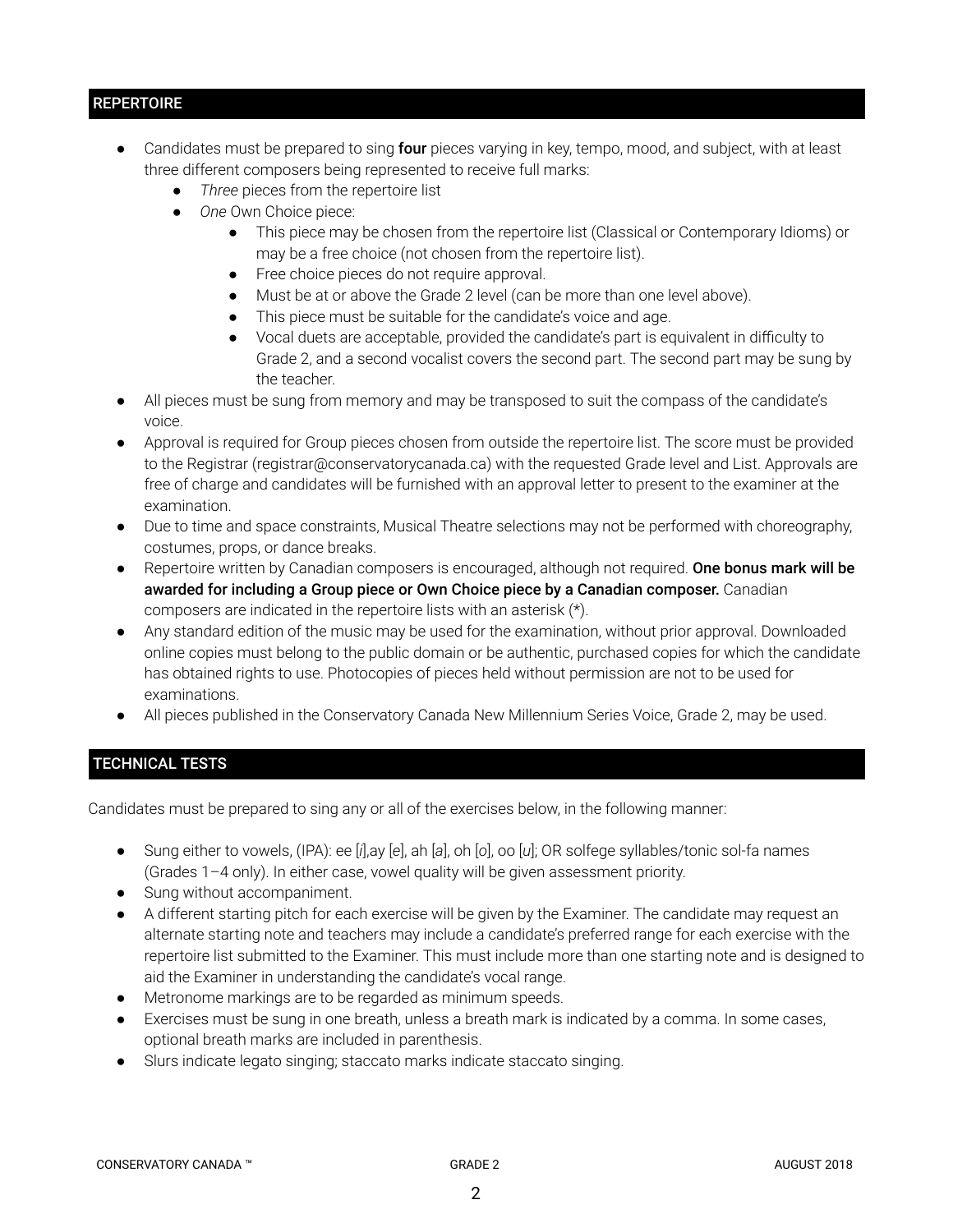

# SIGHT READING

Candidates will be given a brief period to scan the score for the following two tests:

# Rhythm

Tap or clap (at the candidate's choice) a rhythm, 4 bars in length.

- Time signature may be either 2/4 or 3/4.
- Note values may include eighth, quarter, dotted quarter, half, dotted half and whole.
- Rest values may include half and whole.

#### *Example:*

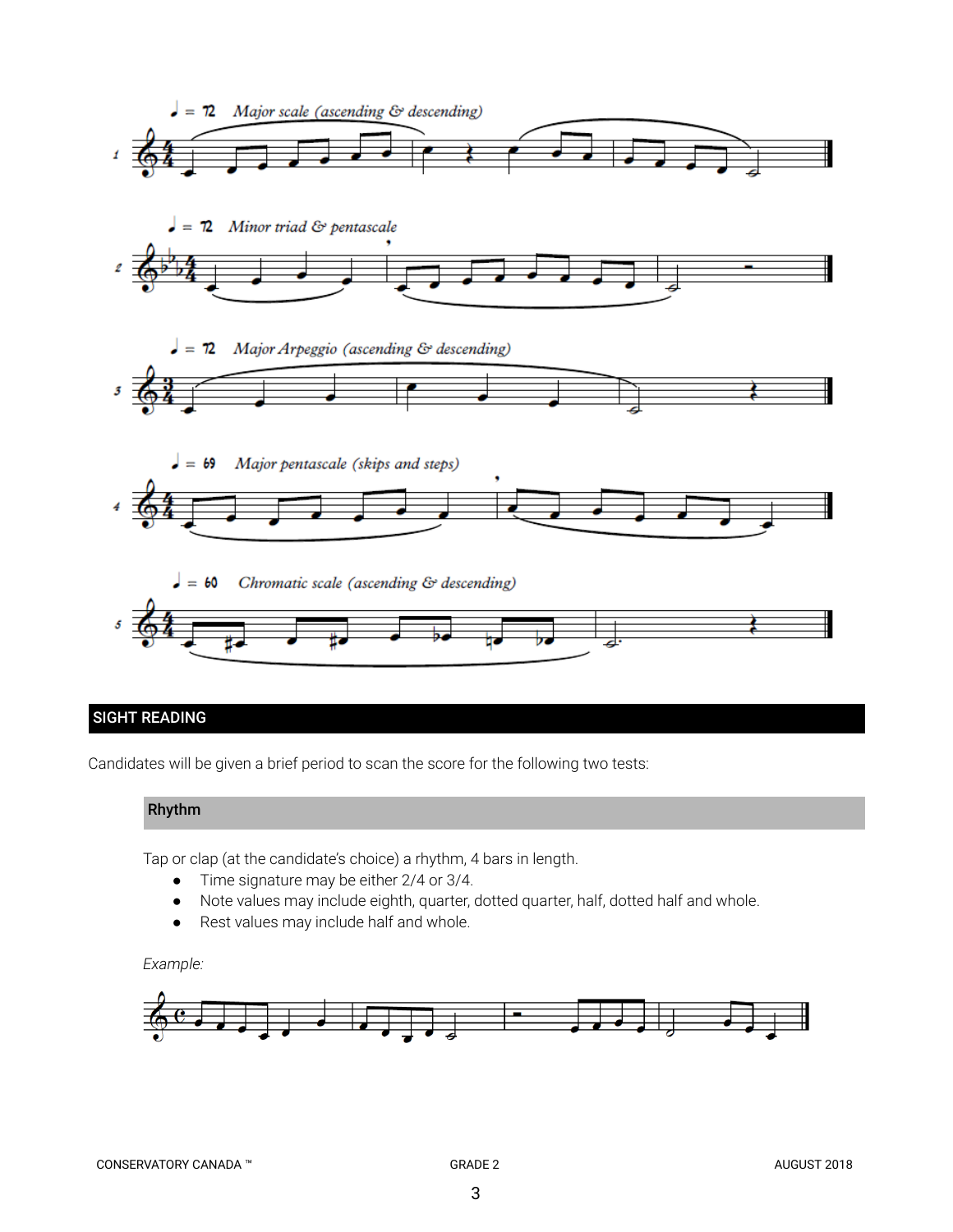# Singing

Sing at sight a simple, unaccompanied, 4-bar melody encompassing the first six notes of the scale. Candidates may use any vowel of their choice, solfege syllables, or numbers. The examiner will play a I-IV-V-I chord progression (with the leading note to tonic in the upper part) on the piano to establish the tonality, followed by the tonic note.

- *●* The melody may be in the keys of C, G, D and F major, with a time signature of either 3/4 or 4/4 time.
- Note values may include quarter, half, dotted half and whole.
- Rest values include half and whole.
- Intervals used will be 2nds and 3rds only.
- The melody will begin on the tonic note.

*Example:*



# AURAL TESTS

Candidates will be required to complete the following four tests:

#### Clap Back

Clap back the rhythmic pattern of a short melody in 3/4 or 4/4 time after it has been played twice by the examiner.

● Note values may include eighth, quarter, dotted quarter, half and dotted half notes.

*Example:*



# Triad Identification

Identify major and minor triads played once by the examiner. The triads will be in root position, and will be played in broken form, ascending and descending.

*Example:*

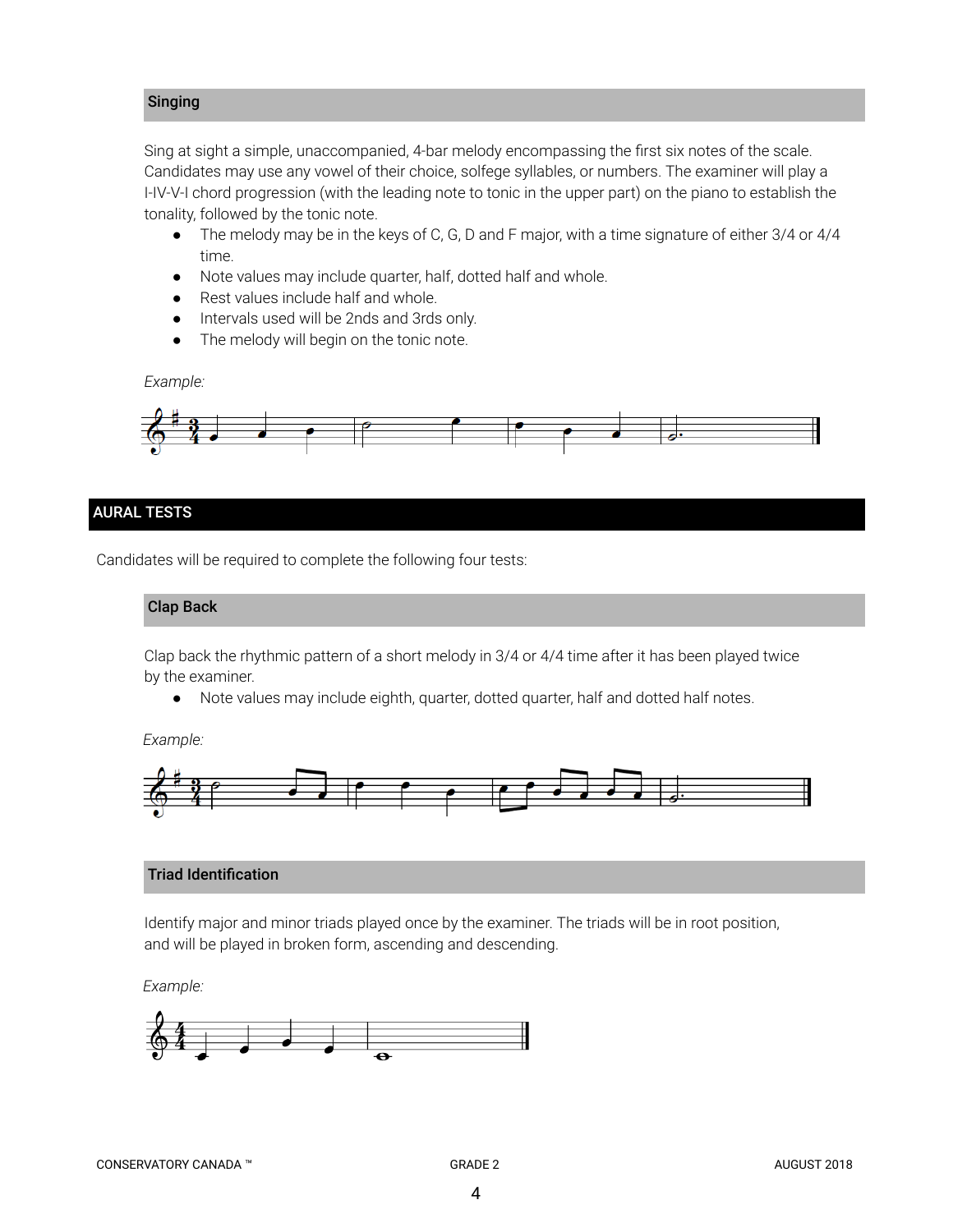#### Scale Identification

Identify major and harmonic minor scales played once by the examiner. The scales will be played ascending and descending at a moderately slow tempo.

# Chord Tone Identification

Identify one of the four notes that has been re-sounded after the examiner has played a major four-note chord once. The chord will be in root position and played slowly, broken, ascending and descending. The re-sounded note may be identified by:

- the interval number (1, 3, 5, 8) *or*
- the tonic sol-fa name (do, mi, sol, upper do)

*Example:*



# BACKGROUND INFORMATION

Candidates must be prepared to give verbal answers to the following questions pertaining to the List pieces, and demonstrate the following elements on the piano:

- 1. Without reference to the score, give the title, composer/arranger, and key of all List pieces. Students will not be expected to identify keys of modern pieces that are non-diatonic (i.e. atonal, modal, etc.).
- 2. Explain all signs (including clefs, time signatures, key signatures, accidentals, etc.), articulation markings (legato, staccato, accents, phrase or slur markings, etc.), dynamic markings, tempo markings, and other musical terms found in all List pieces.
- 3. Explain the meaning or significance of the title of each List piece.
- 4. Find and play any white key within two octaves above or below middle C, as requested by the Examiner. Candidates will not be required to read the notes from a score.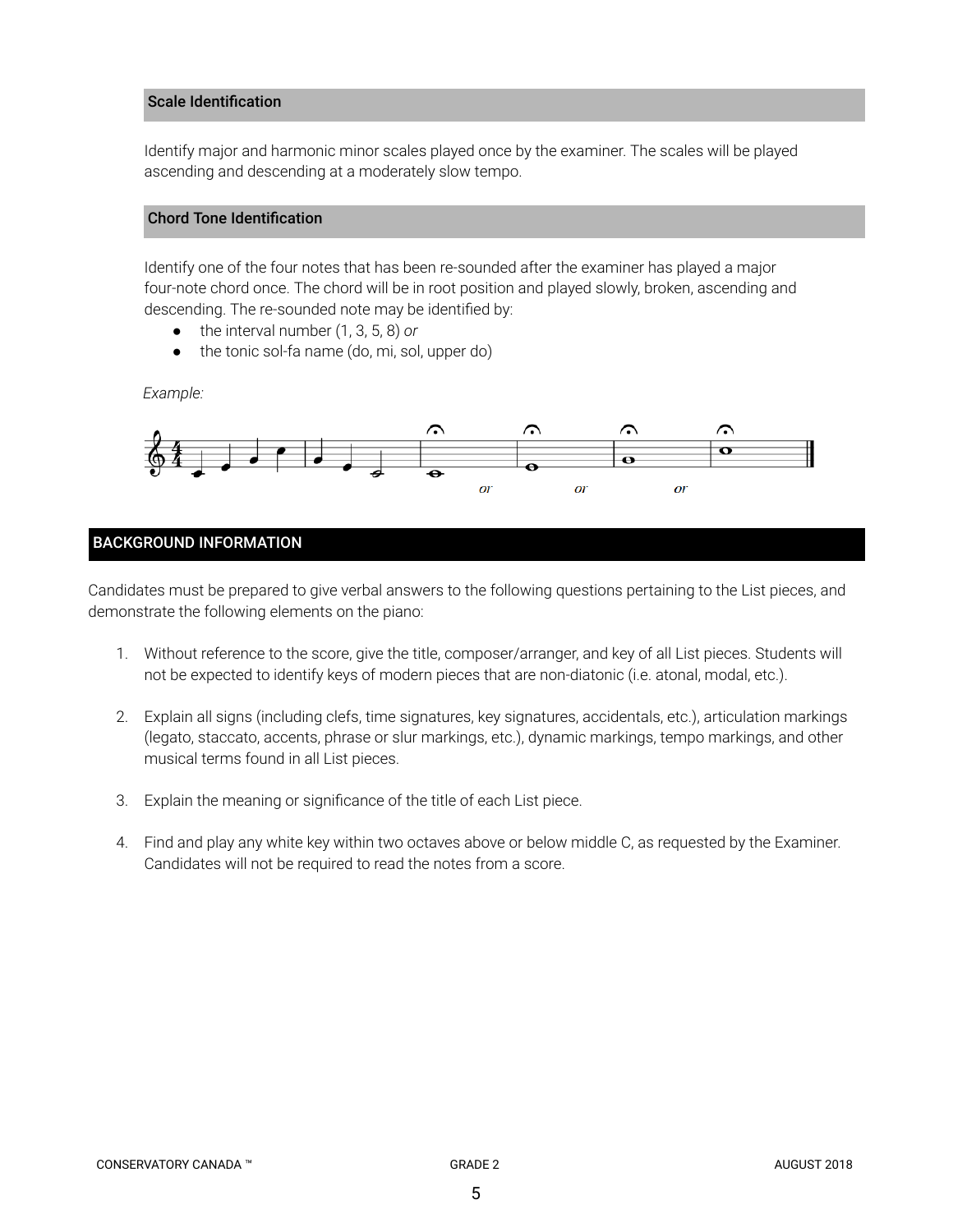# REPERTOIRE LIST

#### AGAR, L.

● The Fishes' Song

#### \*ANDERSON, C.

● The Spider's Web

#### \*ANDERSON, W.H.

- Cradle Song
- Woodland Lullaby
- Margery Maketh the Tea
- Popping Corn
- Summer on the Prairie

#### BARAB, S.

● The Swing

#### \*BECKWITH, J.

● The North Wind Doth Blow

#### \*BLAIR, D.

- Autumn
- Figure Skating

#### BRAHMS, J.

● Wiegenlied/Cradle-Song

#### BROUGHTON, M.

● No Mouth?

# CLARK, H.

- The Rose and the Butterfly
- The Wind

# \*CRAWLEY, C.

- Dawn
- Pelicans
- We Can Make A Difference

*Three Songs of Science*

● Long Time Ago

#### CURWIN, C.

● A Country Walk

#### \*DAUNAIS, L.

● La Girafe

#### DUNHILL, T.

- April's A Lovely Lady
- Evening Prayer
- My Little White Boat
- The Frog

#### \*FRASER, A.

● Maple Leaves are Canada *(Sing Canada)*

#### HEAD, M.

● A Funny Fellow

#### HAMPSHIRE, C.

- Snowflake
- The Laughing Brook

#### \*HILL, H.

● Dear Little Strange: A Carol

# JENKYNS, P.

- Snakes
- The Wizard

#### \*KISBY HICKS, M.

● The Cuckoo is a Pretty Bird

#### \*KURTH, B.

- A Piece of Wind
- Blossom Snow
- *3 More Festival Songs*
	- Curlew Isle
	- Dreamland City
	- The Fairy Flute

#### \*KONICEK, Z.

● Waltz of the Elephants

#### \*MACGILLIVRAY, A.

● Here's To Song (arr. Adams)

#### MAGUIRE, L.

● The Gypsy Rover *(Songs of Ireland* , arr. Hargest Jones)

#### MOZART, W.A.

● Cradle Song *(Hundred Best Short Songs, Vol. III)*

#### \*NELSON, H.

● Adventure

#### PERRY, N.

● The Frog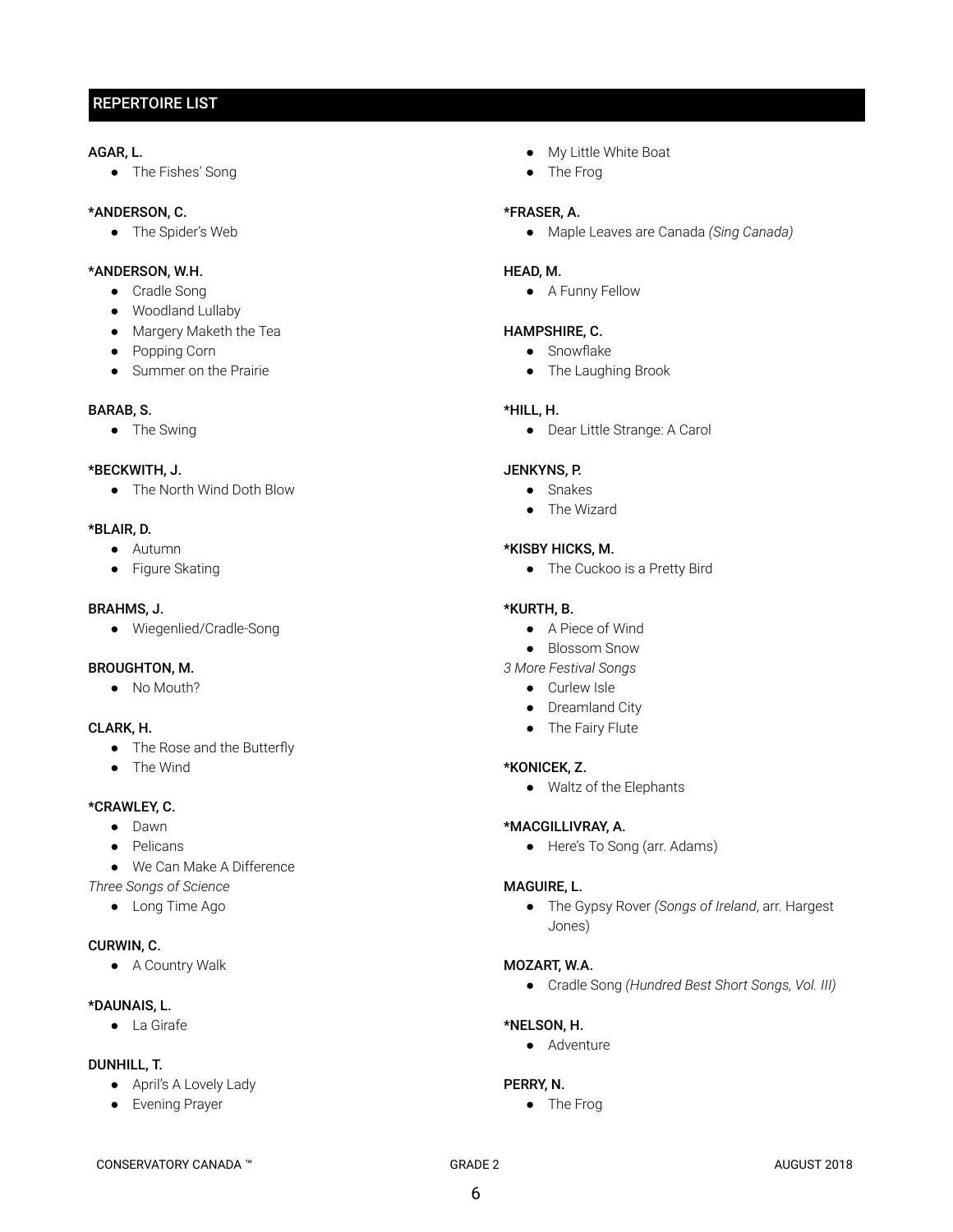#### RATHBONE, G.

• Shadow March

#### REES-DAVIES, I.

*5 Unison Songs*

- Flowers
- My Plane

### \*RHODENIZER, D.

● Star Above/Etoile du ciel

# ROWLEY, A.

- A Woodland Message
- Candle-light
- The Cherry Tree
- The Fairy Weavers

# SHARMAN, C.

- An Indian Mother's Song
- Putting the World to Bed

# \*SHARPE, E.

- Colours
- The Windmill

#### SHAW, G.

● The Happy Day

# SLEETH, N.

● Christmas is a Feeling

# SMITH, W.

● The Scarecrow

#### \*STEEVES, J.

● Sing at Christmas

#### \*STEPHEN, R.

- The Mime
- *Clowning Around*
	- Night Thoughts
	- The Rodeo Clown

# SYKES, H.H.

● The Poor Snail

#### \*TELFER, N.

- If You Should Meet A Crocodile
- Lullaby

# THIMAN, E.

● Sailings

# YOUNG, S.

● Pretty Spring

# TRADITIONAL FOLK SONGS

#### CANADIAN

- Flunky Jim (arr. Johnston)
- Jesous Ahatonhia/Twas in the Moon of Wintertime (arr. \*Willan)
- Old Grandma (arr. Johnston)
- Sainte Marguerite (arr. \*Anderson)
- The Kelligrews Soiree (arr. \*Burke)

# CHINESE

• The Flower of China (arr. \*Cook)

# ENGLISH

• The Sheep Shearing (arr. Sharpe)

# HUNGARIAN

● The Handsome Butcher (arr. Seiber)

#### IRISH

• The Gypsy Rover (arr. \*Donkin)

#### **JEWISH**

● Chanukah, Oy Chanukah (arr. \*Cook)

#### **SCOTTISH**

● Skye Boat Song (arr. Lawson)

# MUSICAL THEATRE

# ARLEN, H.

*Wizard of Oz*

● We're Off to see the Wizard

# BART, L.

## *Oliver*

- Consider Yourself
- Where is Love

# \*CAMPBELL, N.

*Anne of Green Gables*

● Gee I'm Glad